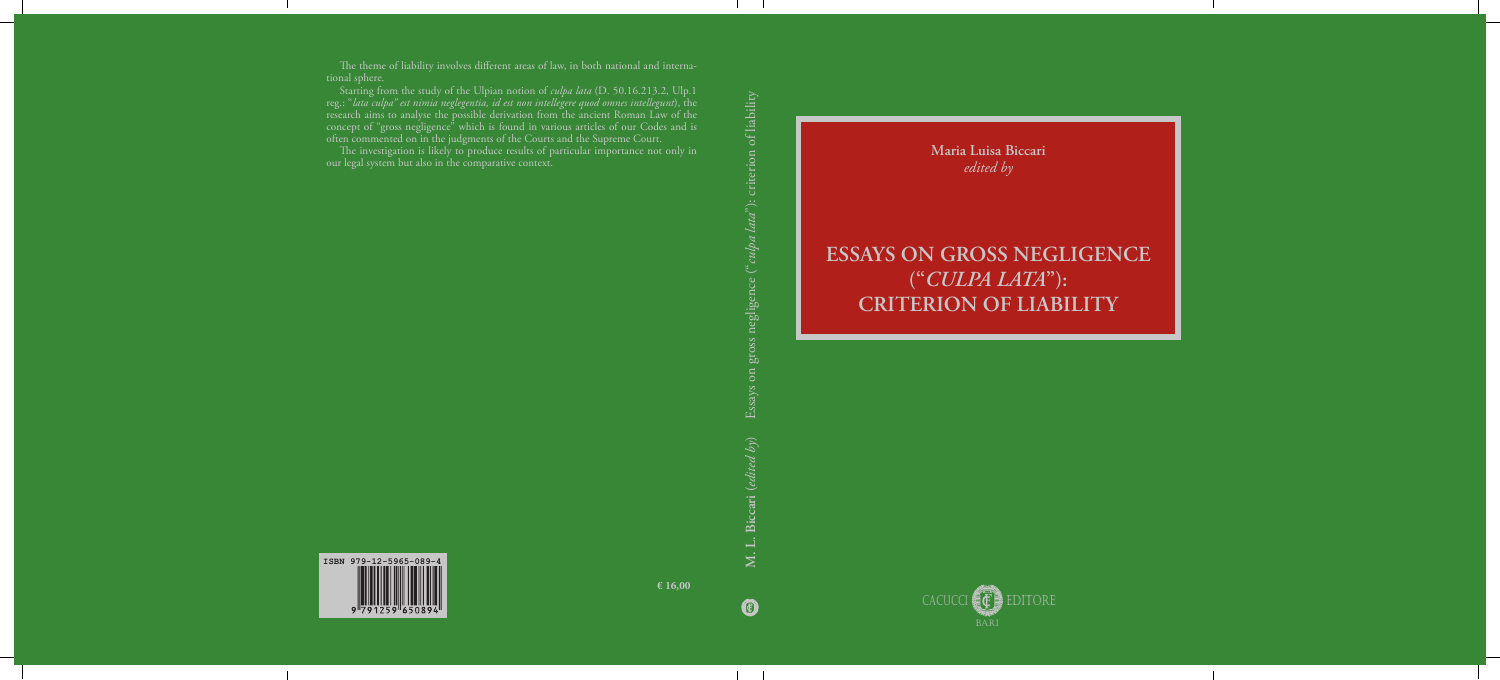**Maria Luisa Biccari** *edited by*

# **ESSAYS ON GROSS NEGLIGENCE ("***CULPA LATA***"): CRITERION OF LIABILITY**

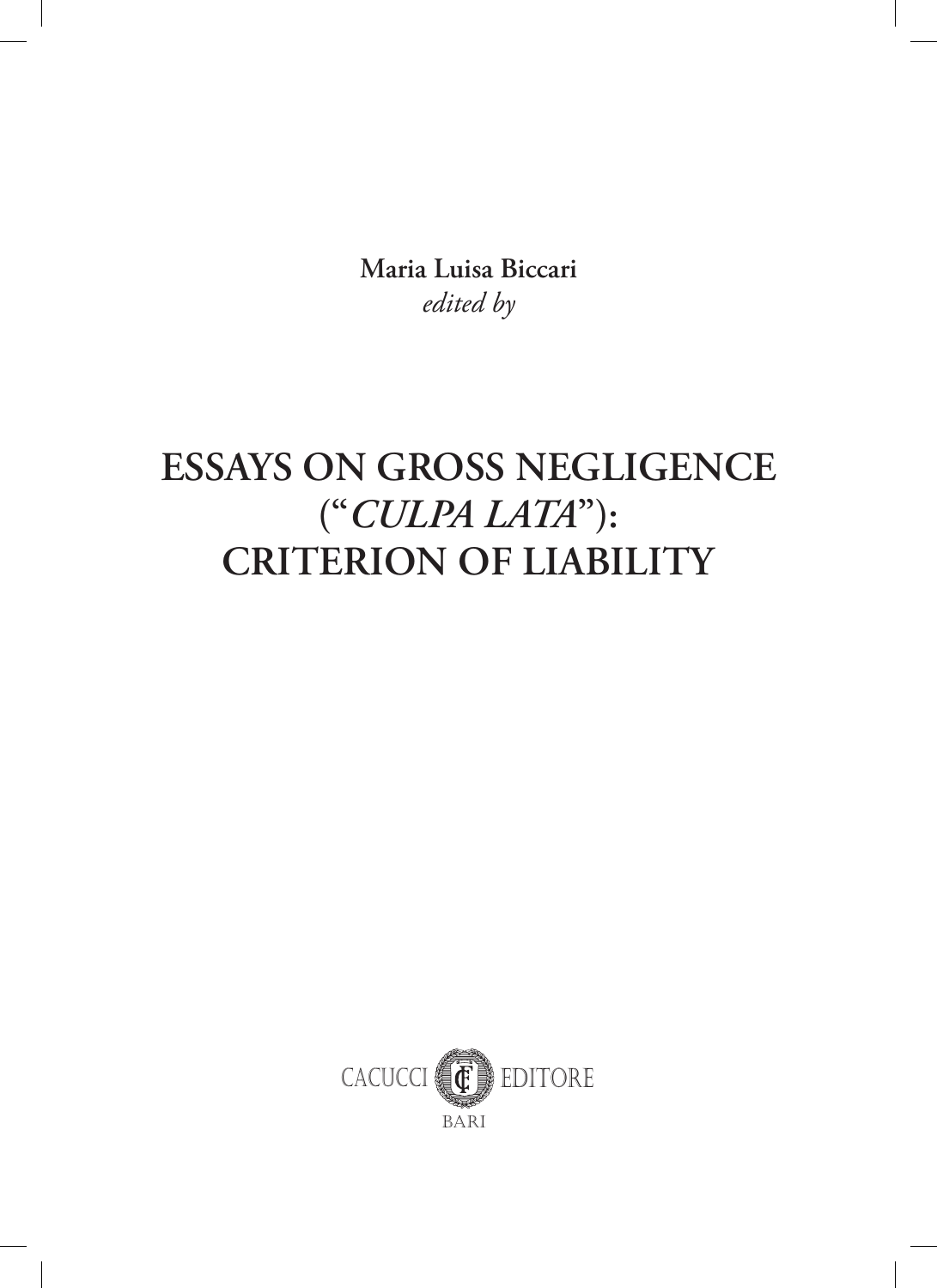Il presente volume è realizzato con il contributo del Dipartimento di Giurisprudenza (DiGiur) dell'Università degli Studi di Urbino Carlo Bo.

#### proprietà letteraria riservata

© 2021 Cacucci Editore – Bari Via Nicolai, 39 – 70122 Bari – Tel. 080/5214220 http://www.cacuccieditore.it e-mail: info@cacucci.it

Ai sensi della legge sui diritti d'Autore e del codice civile è vietata la riproduzione di questo libro o di parte di esso con qualsiasi mezzo, elettronico, meccanico, per mezzo di fotocopie, microfilms, registrazioni o altro, senza il consenso dell'autore e dell'editore.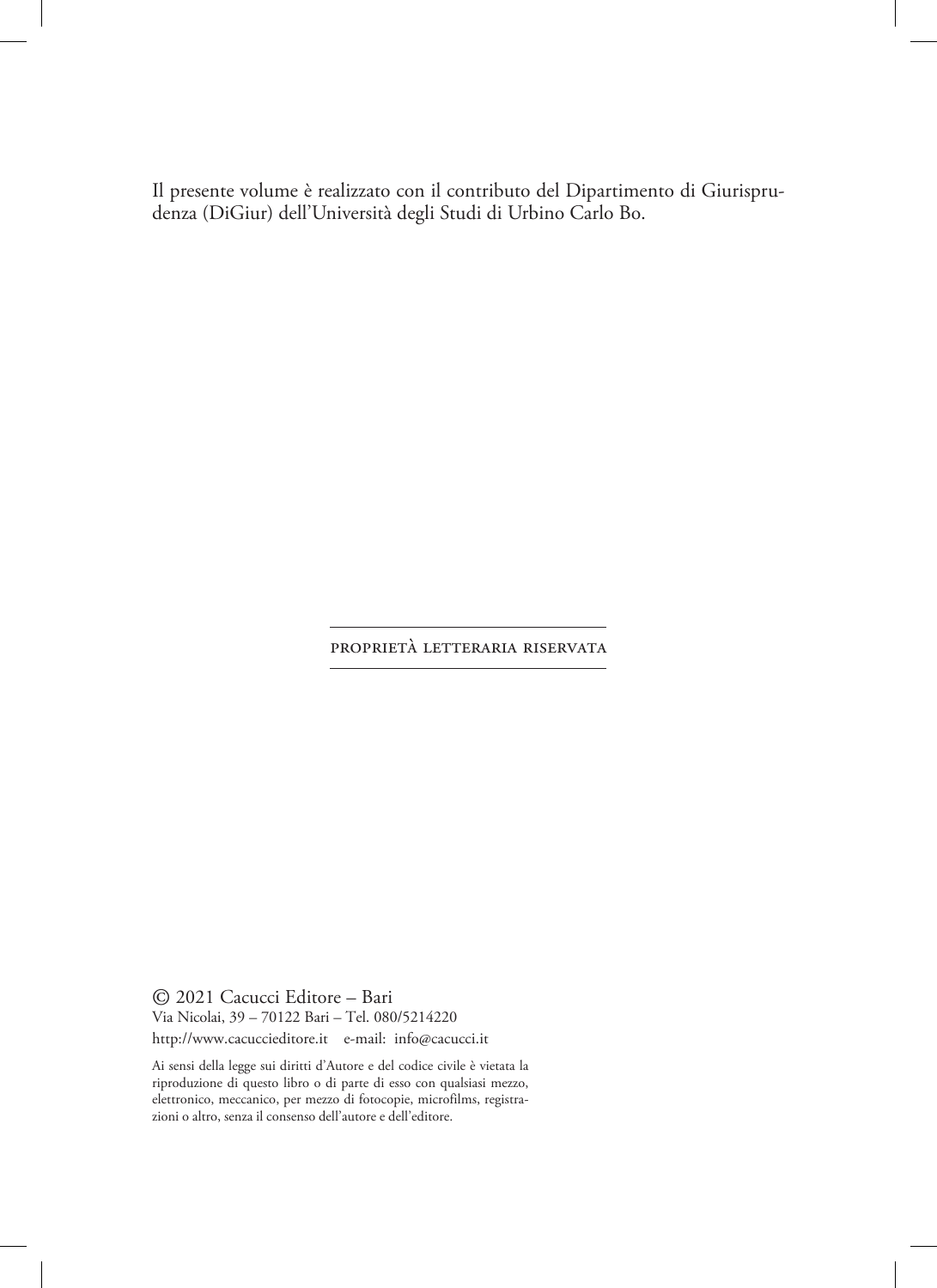### **Table of Contents**

| Preface  |                                                                                                                                        | $\mathbf{1}$ |  |
|----------|----------------------------------------------------------------------------------------------------------------------------------------|--------------|--|
|          | ANNA MARIA GIOMARO, Almost a chronicle of previous installments                                                                        | 3            |  |
|          | CECILIA ASCANI, From the Balduzzi Law to the Judgment of the<br>Italian Supreme Court of 2018. Determining the limits of crim-         |              |  |
|          | inalization between minor and gross negligence                                                                                         | 37           |  |
| 1.<br>2. | The apparent regulatory innovation of the Balduzzi Law<br>Gelli-Bianco and the disappearance of minor negligence from the              | 37           |  |
|          | regulatory landscape                                                                                                                   | 41           |  |
| 3.       | The interpretative contrast on the Gelli-Bianco subject's and the<br>concept of so-called intermedia negligence conceive by the United |              |  |
|          | Sections no. 8770 of 22 <sup>nd</sup> February 2018                                                                                    | 46           |  |
|          | MARIA LUISA BICCARI, <i>Culpa lata</i> , <i>luxuria</i> , and the case of the <i>incendiarius</i>                                      | 49           |  |
| 1.       | Gross negligence in the texts of the Digest                                                                                            | 49           |  |
| 2.       | Gross negligence in the criminal law of Ancient Rome                                                                                   | 51           |  |
| 3.       | The case of the <i>incendiarius</i>                                                                                                    | 53           |  |
|          | MARCO CASSIANI, Abuse of trial and "new" procedural negligence                                                                         |              |  |
| 1.       | Gross negligence in the civil procedure                                                                                                | 57<br>57     |  |
| 2.       | Article 96, paragraph 3 of the Code of Civil Procedure                                                                                 | 59           |  |
| 3.       | Some final remarks                                                                                                                     | 67           |  |
|          | MARIA GRAZIA COPPETTA, <i>Culpa lata</i> in proceedings to obtain re-                                                                  |              |  |
|          | lief for wrongful imprisonment                                                                                                         | 71           |  |
| 1.       | Definition of the negative condition of <i>culpa lata</i>                                                                              | 71           |  |
| 2.       | Scope of application of domestic laws on redress for wrongful im-                                                                      |              |  |
|          | prisonment                                                                                                                             | 71           |  |
| 3.       | Continued: in extraditions                                                                                                             | 74           |  |
| 4.       | Continued: in the European arrest warrant                                                                                              | 76           |  |
| 5.       | The role of the condition preventing <i>culpa lata</i>                                                                                 | 77           |  |
| 6.<br>7. | Continued: in the extradition                                                                                                          | 83<br>84     |  |
| 8.       | Continued: in the European arrest warrant<br>Reform proposals                                                                          | 85           |  |
|          |                                                                                                                                        |              |  |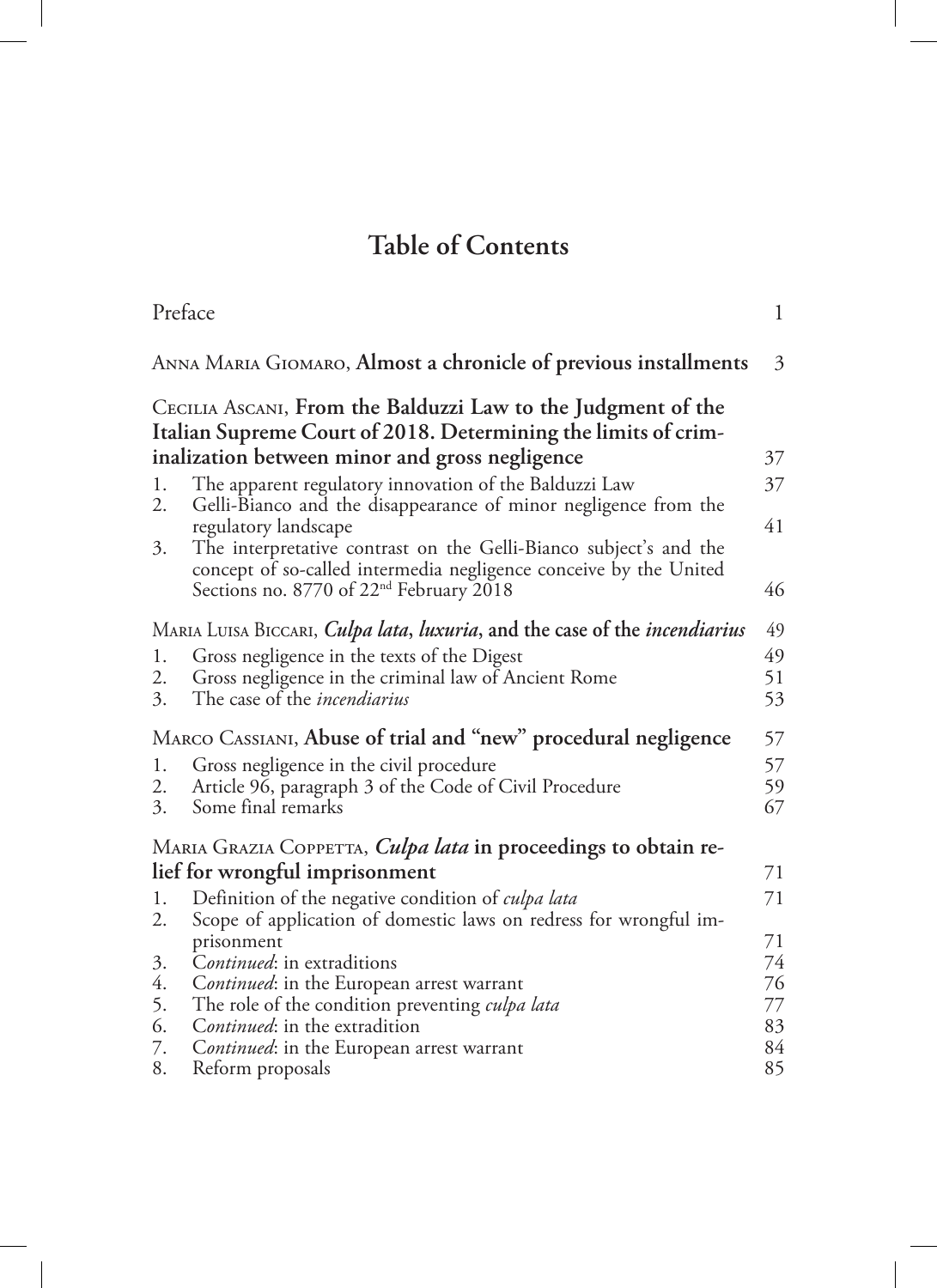|                       | MARINA FRUNZIO, Culpa lata. Minimal ideas between roman law              |     |
|-----------------------|--------------------------------------------------------------------------|-----|
|                       | and mixed legal systems                                                  | 87  |
| 1.                    | Foreword                                                                 | 87  |
| 2.                    | <i>Culpa lata</i> . A reference to essential data                        | 89  |
| 3.                    | Culpa lata in mixed legal systems                                        | 92  |
|                       | ANNA MARIA GIOMARO, Diachronies and synchronies of "gross                |     |
|                       | negligence"                                                              | 97  |
| 1.                    | The presence of gross negligence (culpa lata) in current legislation     | 97  |
| 2.                    | <i>Culpa lata</i> in the Roman jurists                                   | 100 |
|                       | FEDERICO LOSURDO, The concept of "gross negligence" and the              |     |
| judge-state liability |                                                                          | 105 |
| 1.                    | Introduction. Balancing judicial independence and liability              | 105 |
| 2.                    | Gross negligence and the safeguard clause in the Italian law (of 1988)   | 106 |
| 3.                    | Primacy of EU law and gross negligence                                   | 108 |
| 4.                    | The contradictory alignment of the Italian law (of 2015) to the EU       |     |
|                       | legal system                                                             | 111 |
| 5.                    | Conclusions. Interpretation and creation of law                          | 112 |
|                       | VALERIA PIERFELICI, Brief remarks on <i>culpa lata</i> in San Marino law | 115 |
| 1.                    | Foreword: the originality of San Marino law                              | 115 |
| 2.                    | Liability founded on culpa/diligentia in current San Marino law          | 118 |
| 3.                    | Culpa lata in San Marino case law                                        | 121 |
| 4.                    | Conclusions                                                              | 127 |